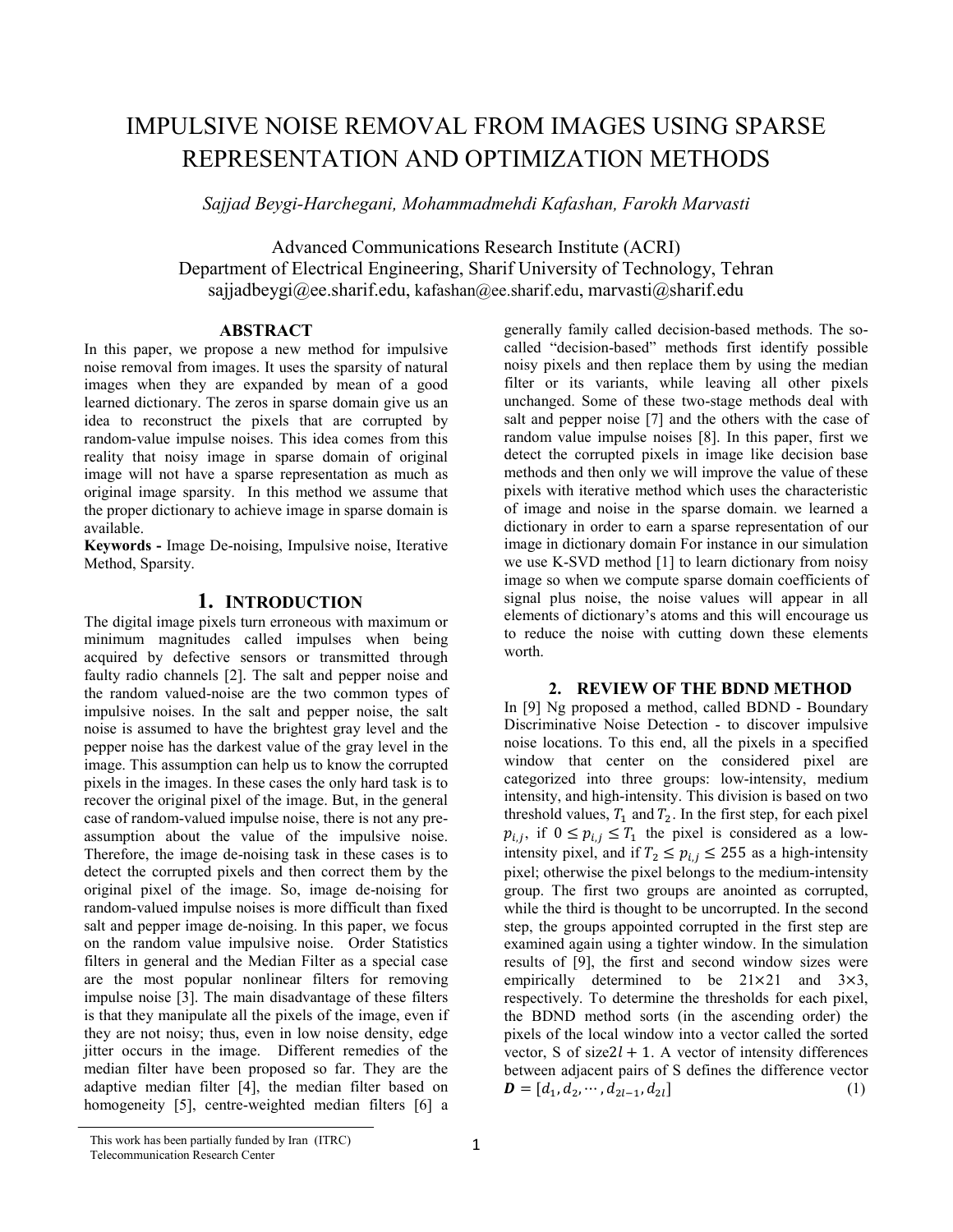Then, **D** is partitioned into two parts, **D1** and **D2** which are defined by:

$$
\mathbf{D_1} = [d_1, d_2, \cdots, d_{m_1}, \cdots, d_{l-1}, d_l]
$$
 (2)

$$
\boldsymbol{D}_2 = [d_{l+1}, d_{l+2}, \cdots, d_{m_2}, \cdots, d_{2l-1}, d_{2l}] \tag{3}
$$

Let the position of the maximum elements of  $D_1$  and  $D_2$ be  $m_1$  and  $m_2$ , respectively, then  $T_1 = S_{m_1}$  and  $T_2 = S_{m_2}$ . A binary decision mask is formed for each pixel of the image using the above boundaries. The 0's in this mask correspond to noisy pixels whereas 1's correspond to uncorrupted pixels. After finding the noisy pixels, this method uses a modified Noise adaptive soft-switching median (NASM) filter in order to obtain the reconstructed image.

# **3. THE PROPOSED METHOD**

Our proposed method will be performed in two steps:

- 1. Finding Corrupted Pixels.
- 2. De-noising Using Sparse Representation.

#### 3.1.Finding Corrupted Pixels

In the first step by using BDND method [9] we find a mask to separate the corrupted pixels from uncorrupted pixels. In mathematical form we can formulate:  $Y = M \odot I_c$ Where  $I_c$  is corrupted image. M is a matrix whose elements are 0 or 1.  $m_{i,j}$  equals 1 if the pixel  $I_{ci,j}$  is uncorrupted, otherwise it will be 0 and act like a mask. The operator  $\odot$  is defined as matrices element by element product namely  $y_{i,j} = m_{i,j} \times I_{c_{i,j}}$ . According to BDND this part generates a 2-D soft-decision mask. Based on the value of the pixel with respect to its neighbors (which is indicative of the noise level), a real number between 0 and 1 is produced. Values close to 1 represent uncorrupted pixels, while values close to 0 represent corrupted ones. For the sake of simplicity we consider these values round toward the nearest integer's value namely zero and one here. Similar to the BDND method, a local window of size  $W \times W$  is formed around each pixel of the image. Vectors **D1** and **D2** are formed as suggested by [9]. A soft-decision function is formed using boundary values  $T_1$  and  $T_2$  and the maximum values of **D1** and **D2**,  $(d_{m_1}$  and  $d_{m_2}$  respectively), in every local window. The function,  $f_{i,j}(p)$  corresponding to the window surrounding the pixel in location  $(i,j)$  is defined as the following function .

$$
f_{i,j}(p) = \begin{cases} 0 & p \leq T_1 - d_{m_1} \\ \begin{bmatrix} \frac{p - b_1 + d_{m_1}}{d_{m_1}} \end{bmatrix} & T_1 - d_{m_1} < p \leq T_1 \\ 1 & T_1 < p \leq T_2 \\ \begin{bmatrix} \frac{b_2 + d_{m_2} - p}{d_{m_2}} \end{bmatrix} & T_2 < p \leq T_2 + d_{m_2} \\ 0 & p > T_2 + d_{m_2} \end{cases}
$$

Let the intensity of the  $(i, j)$ <sup>th</sup> pixel be  $p_{i,j}$ , then the value of the soft-decision mask for that specific pixel is:

# $Mask_{i,j} = f_{i,j}(p)$

The operator  $\llbracket \cdot \rrbracket$  returns the zero or one according to proximity of input to each of them. After locating the noisy pixels, we can use any median filtering method in order to obtain the reconstructed image, but in our method we want to evaluate this step with sparse component analysis. But for better result in output, the initialization parameters of iterative method in the next step are chosen the median filtering of corrupted pixels in this step.

# 3.2.De-noising Using Sparse Representation

In the second step we use an iterative method to improve the corrupted pixels value toward their real values using sparse representation method. Because we know that the real image has a sparse representation over our dictionary we define following criteria for de-noising:

 $P_0$ : min<sub>s</sub> $\|\mathbf{S}\|_0$  s.t Y = M  $\odot$  I<sub>c</sub> and Y \geq AS (4) Where A is the learned-dictionary which is determined by a dictionary learning method, Note that we now switch to an analysis –type prior in (4). The solution of such an optimization problem can be obtained through an iterative thresholding algorithm called Morphological Component Analysis (MCA) [10]:

$$
I^{(n+1)} = Z_{A,\lambda_n}(I^{(n)} + Y - MOI^{(n)})
$$
 (5)

Where the nonlinear operator  $Z_{A,\lambda_n}(z)$  consists in

- 1. Decomposing the signal z in the dictionary A to derive the coefficients  $S$ ,  $z = AS$
- 2. Threshold the coefficient  $\hat{S} = \text{Th}(S, \lambda_n)$ , where the thresholding operator *Th* can be either a hard threshold or a soft threshold.
- 3. Reconstruct  $\hat{z}$  from the threshold coefficients  $\hat{S}$ .

We do these three steps simultaneously by mean of following optimization task to evaluate the sparse coefficients, the value of  $\varepsilon$  depend on density of impulsive noise and its variance. [1]

 $P_0$ : min<sub>s</sub> $\|S\|_0$  s.t.  $\|I^{(n)} + Y - MOI^{(n)} - AS\|_2^2 \le \varepsilon$  (6) The above optimization task can be converted to optimize the Lagrangian:

$$
P_0: \ \min_{S} ||S||_0 + \lambda ||I^{(n)} + Y - M\odot I^{(n)} - AS||_2^2 \tag{7}
$$

Hereafter, motivated by the recently stated work of Mohimani, et al. [11]. We seek to find the sparsest possible answer without such a replacement and instead, attempt to relax the replacing  $l^0$  – norm by a continuous, differentiable cost function, say:

$$
F(S) = \sum_{i} \exp(-s_i^2/2\sigma^2)
$$
 (8)

This function tends to count the number of zeros elements of a vector. So, as stated in [11] the above problem can be converted to:

$$
P_0: \qquad \min_{S} (n - F(S)) + \lambda \|Y - AS\|_2^2 \tag{9}
$$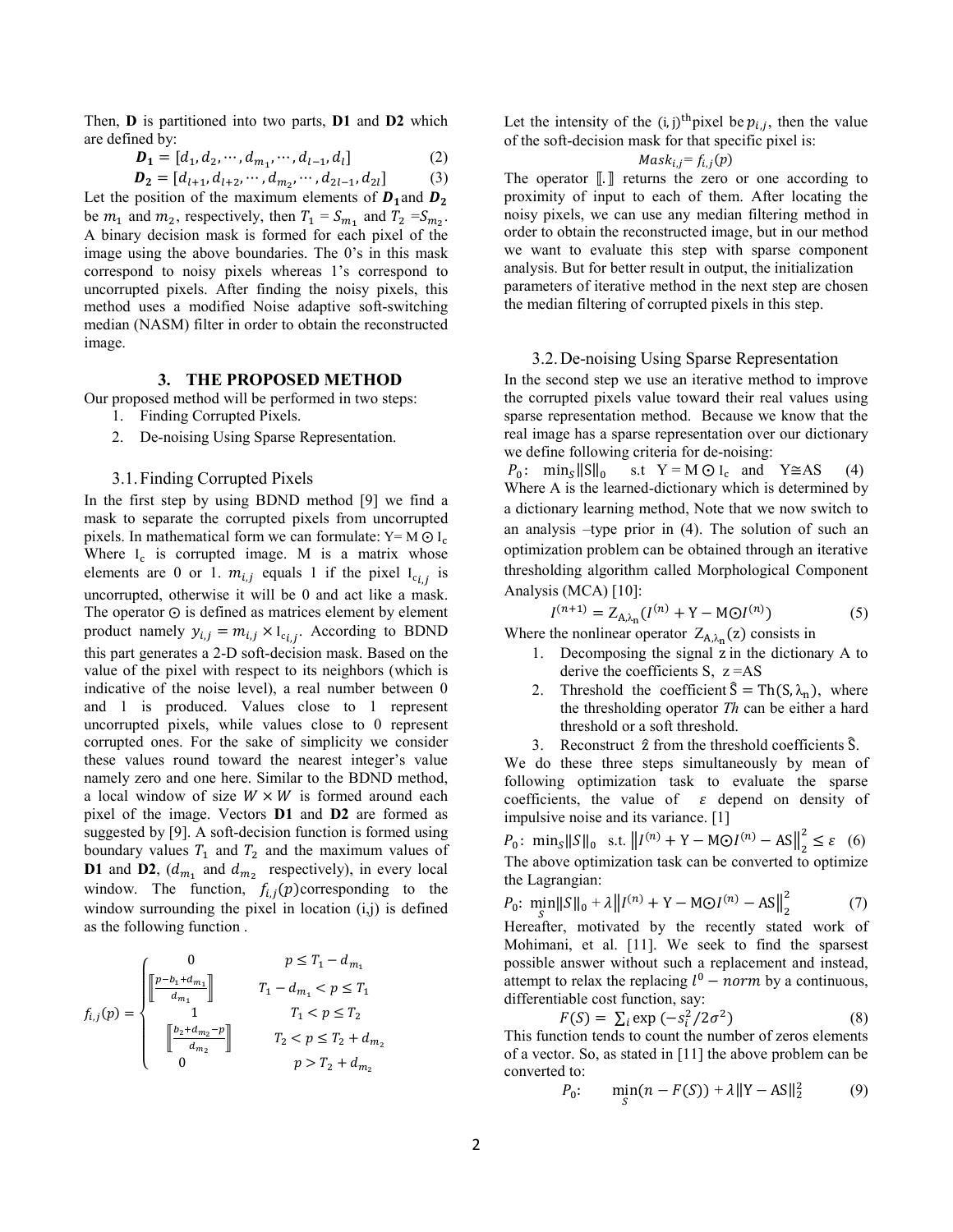In above optimization problem constrain becomes a penalty and the parameter  $\lambda$  is dependent on  $\varepsilon$ . Solution of this problem was recently proposed in [12] and it is shown that for a proper choice of  $\lambda$ , these two problems are equivalent. The brief description of algorithm for finding the sparse coefficients in presence of noise that is described above is depicted in Fig.1.

-Initialization: Let  $S = \lambda (I + A^{T}A)^{-1}A^{T}Z$ (This is equivalent to the solution when the  $\sigma$  tends to be infinty) i.e.:  $\min_{S} ||S||_2 + \lambda ||Z - AS||_2^2$  In this case :  $Z = I^{(n)} + Y - MOI^{(n)}$ 

-Choose a suitable decreasing sequence for  $\sigma$ ,  $[\sigma_1, \cdots, \sigma_K]$ -for n=1,  $\cdots$ , K:

1. Let 
$$
\sigma = \sigma_n
$$
.

2. Find 
$$
S_{\sigma}^{opt}
$$
 =  $\min_{S} (n - F(S)) + \lambda ||Z - AS||_2^2$   
  $Z = I^{(n)} + Y - MOI^{(n)}$ 

Using any kind of optimization tool, say steepest descend with fixed number of iterations.

-Finally answer is  $S = S^{opt}$ 

#### **Fig1**. Algorithm for finding the sparse coefficients in presence of noise

As we saw the second step is performed in two iterative subroutines which the first improve the corrupted pixels value in each iteration and another that is performed inside the former computes the sparsest coefficients the sparse domain for image. In short, we gathered the overall algorithm in brief and depicted in Fig2.

#### -First Step: **Finding the corrupted pixels**

In this step we compute a mask to separate the corrupted pixels from uncorrupted pixels.  $M = Mask$ ; Initialize  $I^{(0)} = \text{MadianFiltering}(M, Y)$ 

# -Second Step: **De-noising Using Sparse Representation**

Loop  $n = 1$  to  $L$ 

- Iterative Updating:
- $Z = I^{(n)} + Y MOI^{(n)}$
- Sparse Representation:  $P_0: \quad \min_{S} (n - F(S)) + \lambda ||Z - AS||_2^2$
- In this stage the algorithm in Fig.1. is performed to compute the answer for optimization task in  $P_0$ ; and substitute  $I^{(n+1)} = A$ .  $S^{opt}$

End Loop -Final answer is  $I^{(L+1)}$ .



#### **4. EXPERIMENTAL RESULTS**

In this section we perform several experiments to test the proposed algorithm and compare it with other image denoising techniques. The default number of Loop iteration L is assumed to be 5 iterations. Furthermore, according to our simulations and [9], the size of the window is specified to be  $21 \times 21$ . In addition, we set the maximum number of the iterations in sparse representation phase equals 3 and lambda  $\lambda$  in our simulation was between 2.9 and 4 according to density of impulsive noise. In the first experiment, we compare our method with NASM and BDND [9] and Recursive Detection-Estimation method (RDE) [13] for different intervals of fixed-valued noise and also random noise. To this aim, we use the test image "Lena" of size  $512\times512$  corrupted with 80% noise. As it is observed in Table 1, the proposed method outperforms other methods when the modeled noise interval is wider but in tight range noise interval it does better than two first mentioned method and a little weaker than RDE method in terms of PSNR but our method in aspect of computational complexity is much more better than RDE because in RED we must compute several convolution in each iteration. For obtaining each PSNR value (10), we repeated our simulations several times and calculated the average of the results and using the original image as reference. It can be observed that our method outperforms the BDND method in all of the tested pictures. In Fig. 3, we show that our method yields superior subjective quality and image detail preservation. To achieve this aim, we use 40% corrupted image "Lena" and "Boat".

$$
PSNR = 10 \log_{10} \left( \frac{255^2}{\frac{1}{m \times n} \sum_{i,j} (I_{i,j} - \widehat{I_{i,j}})^2} \right) \tag{10}
$$

In the second experiment, we compare our proposed method with several well-known de-noising methods for various percentages of impulsive noise. These methods include: CSAM Filter [5], SDROM [15], PMCW [16], BDND [9] , Lue method [14] and CMF[17]. According to Figure 4, our method like the previous work of our lab, RDE has a substantial improvement in image de-noising in salt and pepper noise case with noise percentage between 10% to 30%. The advantage of the proposed method over the RDE is time consumption.

**Table 1**. Comparison of our method, the BDND and RDE algorithm with 80% noise density on test image Lena.

| <b>Noise Range</b>         |                                | PSNR(dB)    |             |            |                      |
|----------------------------|--------------------------------|-------------|-------------|------------|----------------------|
| Low-<br>Intensity<br>Noise | $High -$<br>Intensity<br>Noise | <b>NASM</b> | <b>BDND</b> | <b>RDE</b> | Our<br><b>Method</b> |
| $0 - 9$                    | 246-255                        | 15.432      | 18.632      | 21.16      | 19.31                |
| $0-59$                     | 196-255                        | 17.283      | 16.871      | 20.7       | 18.813               |
| $0 - 100$                  | 146-255                        | 16.067      | 14.95       | 17.87      | 18.12                |
| $0 - 255$                  |                                | 15.824      | 12.83       | 15.93      | 16.503               |